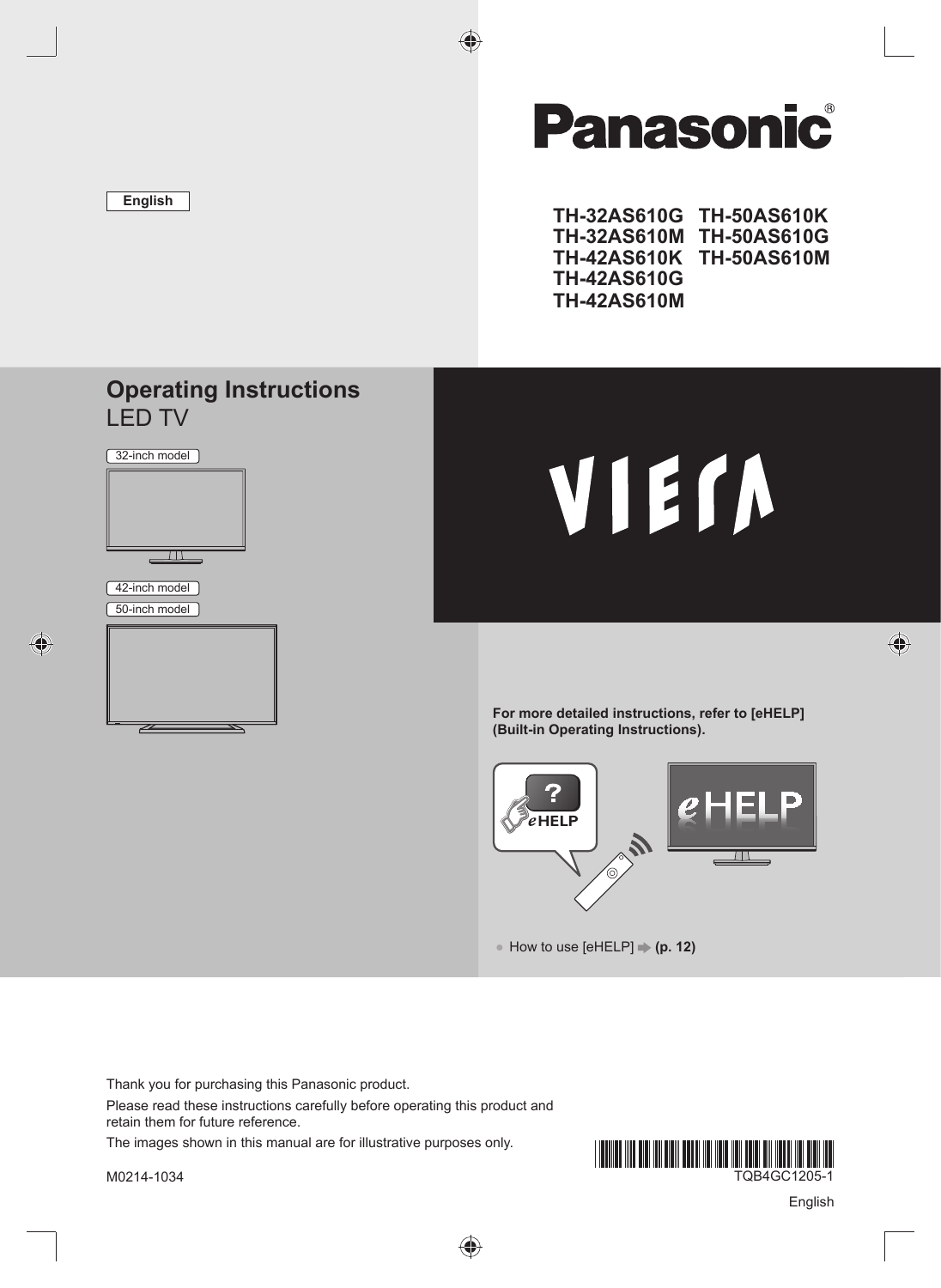





(AS610K series) (AS610M series)



● For the information of the trademarks, refer to [eHELP] (Support > Licence).

The illustration for TH-32AS610G is used in this manual unless otherwise mentioned. Illustrations shown may be different depending on the model.

### **Contents**

#### **Be Sure to Read**

| <b>Quick Start Guide</b> |
|--------------------------|
|                          |
|                          |
|                          |
|                          |
| <b>Using your VIERA</b>  |
|                          |
|                          |
| <b>Others</b>            |
|                          |
|                          |
|                          |

# **Important Notice**

Panasonic does not guarantee operation and performance of peripheral devices made by other manufacturers; and we disclaim any liability or damage arising from operation and/or performance from usage of such other maker's peripheral devices.

The recording and playback of content on this or any other device may require permission from the owner of the copyright or other such rights in that content. Panasonic has no authority to and does not grant you that permission and explicitly disclaims any right, ability or intention to obtain such permission on your behalf. It is your responsibility to ensure that your use of this or any other device complies with applicable copyright legislation in your country. Please refer to that legislation for more information on the relevant laws and regulations involved or contact the owner of the rights in the content you wish to record or playback.

This product is licensed under the AVC patent portfolio license for the personal and non-commercial use of a consumer to (i) encode video in compliance with the AVC Standard ("AVC Video") and/or (ii) decode AVC Video that was encoded by a consumer engaged in a personal and non-commercial activity and/or was obtained from a video provider licensed to provide AVC Video. No license is granted or shall be implied for any other use.

Additional information may be obtained from MPEG LA, LLC.

See http://www.mpegla.com.

Panasonic and its affiliates make no representations or warranties of any kind with respect to the USB devices and the performance of communication between the USB devices and the USB port of Panasonic products, and expressly disclaims any and all warranties, whether express or implied or otherwise, including without limitation any implied warranty of fitness for a particular purpose, any loss of data, and any implied warranties arising from course of dealing or course of performance of data communication between the USB devices and the USB port of Panasonic products.

Transport only in upright position.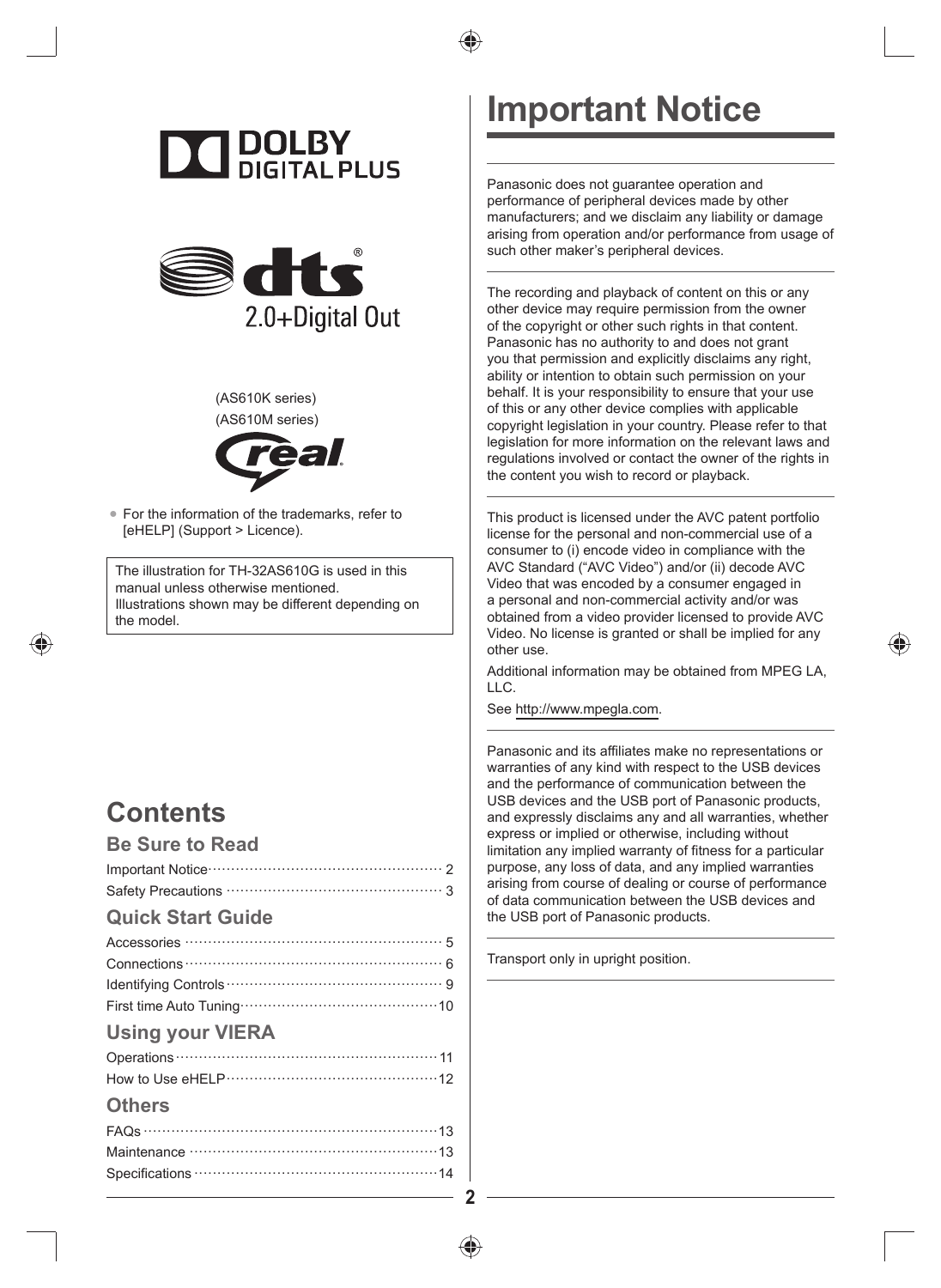**3**

# **Safety Precautions**

To help avoid risk of electrical shock, fire, damage or injury, please follow the warnings and cautions below:

#### ■ **Mains plug and lead**

#### **Warning**

If you detect anything unusual, immediately remove the mains plug.

- Mains plug types vary between countries.
- This TV is designed to operate on:
- –AS610G series: AC Single 220-240 V, 50 / 60 Hz.
- –AS610K series: AC Single 220-240 V, 50 / 60 Hz.
- –AS610M series: AC Auto 110-240 V, 50 / 60 Hz.
- Insert the mains plug fully into the socket outlet.
- Ensure that the mains plug is easily accessible.
- Disconnect the mains plug when cleaning the TV.
- Do not touch the mains plug with wet hands.
- Do not damage the mains lead.
	- Do not place a heavy object on the lead.
	- Do not place the lead near a high temperature object.
	- Do not pull on the lead. Hold onto the mains plug body when disconnecting the plug.
	- Do not move the TV with the lead plugged into a socket outlet.
	- Do not twist the lead, bend it excessively or stretch it.
	- Do not use a damaged mains plug or socket outlet.
	- Ensure the TV does not crush the mains lead.
- Do not use any mains lead other than that provided with this TV.

#### **■ Take care**

#### **Warning**

- Do not remove covers and never modify the TV yourself as live parts are accessible when they are removed. There are no user serviceable parts inside.
- Do not expose the TV to rain or excessive moisture. This TV must not be exposed to dripping or splashing water and objects filled with liquid, such as vases, must not be placed on top of or above the TV.
- Do not insert foreign objects into the TV through the air vents.
- Do not use an unapproved pedestal / mounting equipment. Be sure to ask your local Panasonic dealer to perform the setup or installation of approved wall-hanging brackets.
- Do not apply strong force or impact to the display panel.
- Do not place the TV on sloped or unstable surfaces, and ensure that the TV does not hang over the edge of the base.
- This TV is designed for table-top use.
- Do not expose the TV to direct sunlight and other sources of heat.



#### ■ **Dangerous part / Small object**

#### **Warning**

This product contains possibly dangerous parts such as plastic bags, that can be breathed in or swallowed by young children accidentally. Keep these parts out of reach of young children.

#### **■ Pedestal**

- **Warning**
- Do not disassemble or modify the pedestal.

#### **Caution**

- Do not use any pedestal other than the one provided with this TV.
- Do not use the pedestal if it becomes warped or physically damaged. If this occurs, contact your nearest Panasonic dealer immediately.
- During setup, make sure that all screws are securely tightened.
- Ensure that the TV does not suffer any impact during installation of the pedestal.
- Ensure that children do not climb onto the pedestal.
- Install or remove the TV from the pedestal with at least two people.
- Install or remove the TV by the specified procedure.
- 









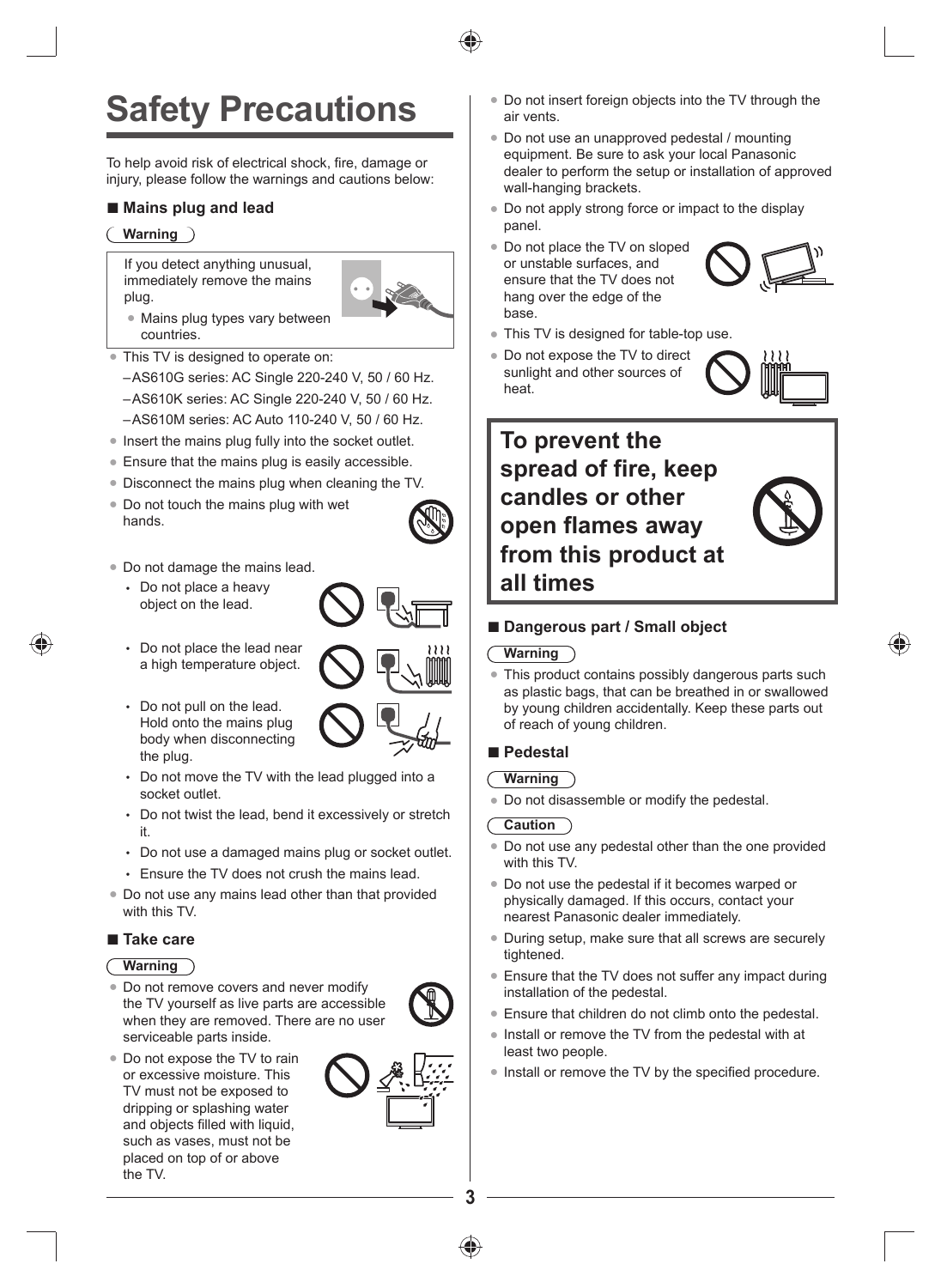

#### **■ Radio wave**

#### **Warning**

- Do not use the TV in any medical institutions or locations with medical equipment. Radio waves may interfere with the medical equipment and cause accidents due to the malfunction.
- Do not use the TV near any automatic control equipment such as automatic doors or fire alarms. Radio waves may interfere with the automatic control equipment and cause accidents due to the malfunction.
- Keep the distance at least 22 cm from the TV when you have a cardiac pacemaker. Radio waves may interfere with the operation of the pacemaker.
- Do not disassemble or alter the TV in any way.

#### **■ Built-in wireless LAN**

#### **Caution**

- Do not use the built-in wireless LAN to connect to any wireless network (SSID\*) for which you do not have usage rights. Such networks may be listed as a result of searches. However, using them may be regarded as illegal access.
	- \* SSID is a name for identifying a particular wireless network for transmission.
- Do not subject the built-in wireless LAN to high temperatures, direct sunlight or moisture.
- Data transmitted and received over radio waves may be intercepted and monitored.
- The built-in wireless LAN uses 2.4 GHz and 5 GHz frequency bands. To avoid malfunctions or slow response caused by radio wave interference, keep the TV away from the devices such as other wireless LAN devices, microwaves, mobile phones and the devices that use 2.4 GHz and 5 GHz signals when using the built-in wireless LAN.
- When noises occur due to the static electricity, etc., the TV might stop operating for the protection of the devices. In this case, turn the TV off with Mains power On / Off switch, then turn it on again.
- Additional information for the wireless LAN and access point may be on the following website. (English only)

http://panasonic.net/viera/support

#### **■ Ventilation**

#### **Caution**

Allow sufficient space around the TV in order to help prevent excessive heat, which could lead to early failure of some electronic components.

Minimum distance:



Ventilation should not be impeded by covering the ventilation openings with items such as newspapers, tablecloths and curtains.



● Whether you are using a pedestal or not, always ensure the vents at the bottom of the TV are not blocked and there is sufficient space to enable adequate ventilation.

#### ■ **Moving the TV**

#### **Caution**

Before moving the TV, disconnect all cables.

42-inch model | 50-inch model

● Move the TV with at least two people. Support as shown to avoid injury by the TV tipping or falling.



#### ■ **When not in use for a long time**

#### **Caution**

This TV will still consume some power even in the Off mode, as long as the mains plug is still connected to a live socket outlet.

Remove the mains plug from the wall socket when the TV is not in use for a prolonged period of time.

#### **■ Use conditions**

#### **Caution**

This appliance is intended for use in tropical climates.

#### ■ **Battery for the Remote Control**

#### **Caution**

- Incorrect installation may cause battery leakage, corrosion and explosion.
- Replace only with the same or equivalent type.
- Do not mix old and new batteries.
- Do not mix different battery types (such as alkaline and manganese batteries).
- Do not use rechargeable batteries (Ni-Cd, etc.).
- Do not burn or break up batteries.
- Do not expose batteries to excessive heat such as sunshine, fire or the like.
- Make sure you dispose of batteries correctly.
- Remove the battery from the unit when not using for a prolonged period of time to prevent battery leakage, corrosion and explosion.



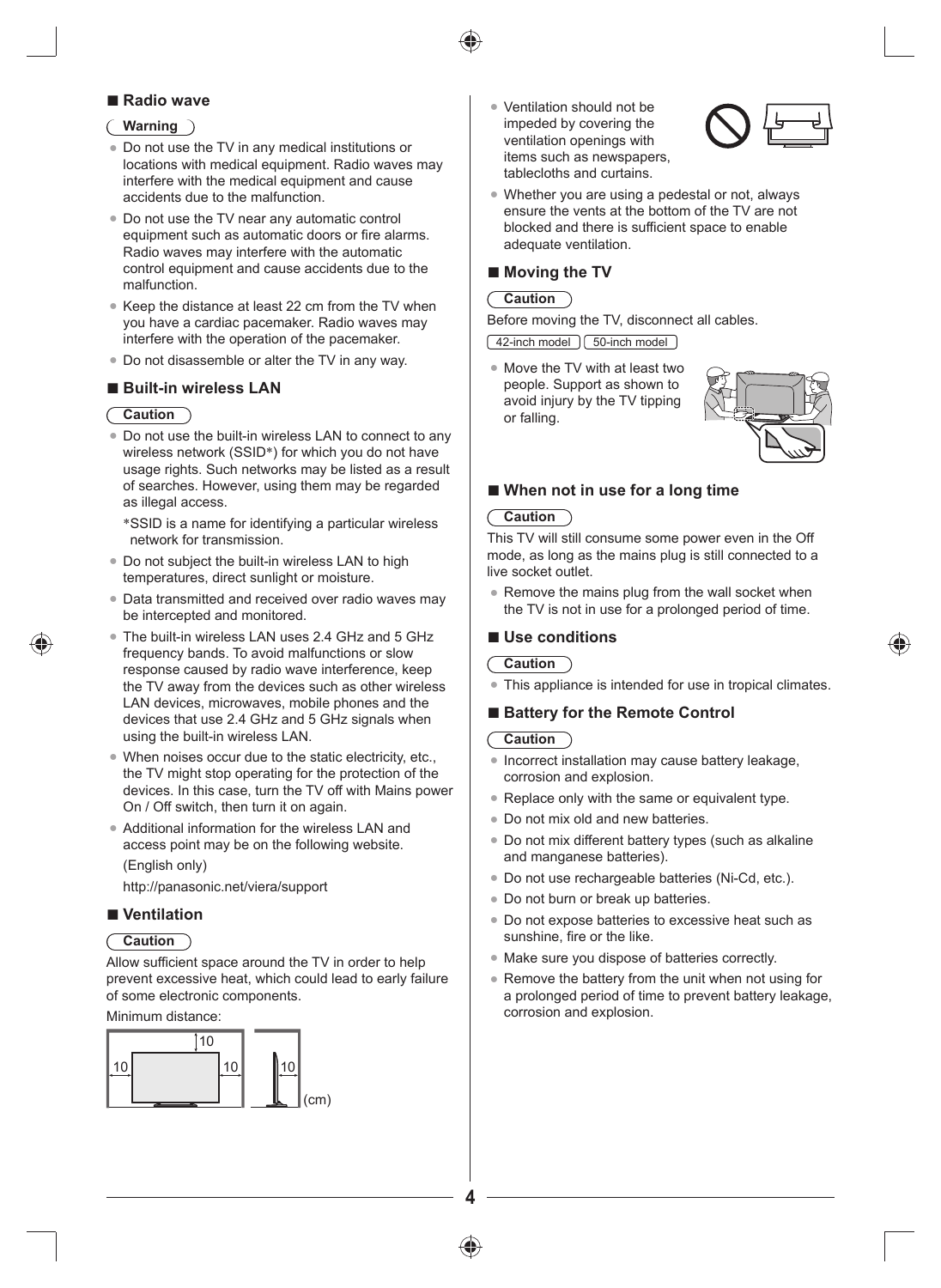

 $\bigoplus$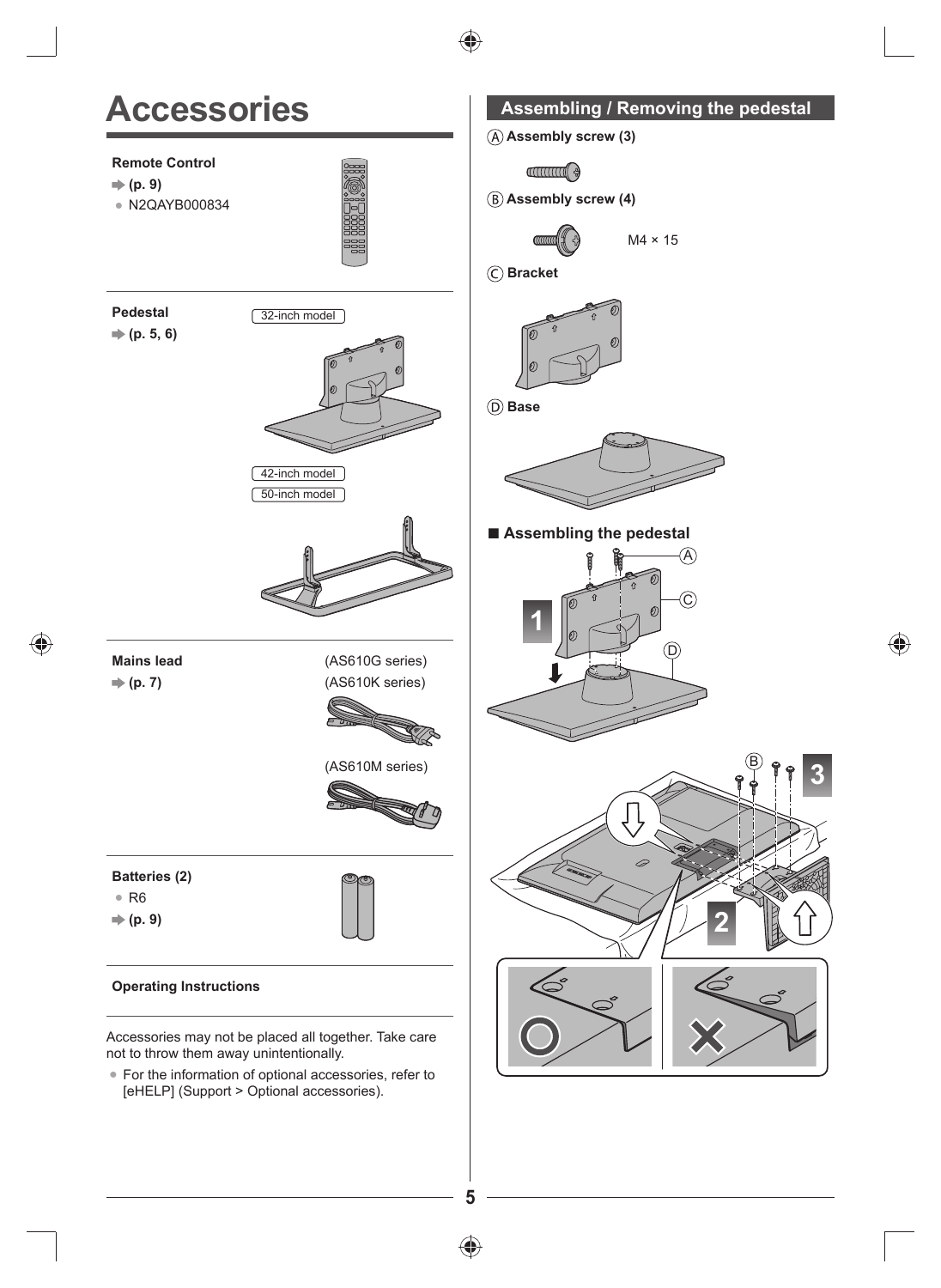





 **Assembly screw (4)**

aaadio

M4 × 12

 **Bracket (2)**



 **Base**



■ **Assembling the pedestal** 







#### **■ Removing the pedestal from the TV**

Be sure to remove the pedestal in the following way when using the wall-hanging bracket or repacking the TV.

- **1** Remove the assembly screws  $\circledR$  from the TV.
- **2** Pull out the pedestal from the TV.
- **3** Remove the assembly screws  $\oslash$  from the bracket.

# **Connections**

- External equipment and cables shown are not supplied with this TV.
- Please ensure that the unit is disconnected from the mains socket before attaching or disconnecting any cables.
- Check the terminal type and cable plugs are correct when connecting.
- Use a fully wired HDMI compliant cable.
- Keep the TV away from electronic equipment (video equipment, etc.) or equipment with an infrared sensor, otherwise distortion distortion of image / sound may occur or operation of other equipment may be affected.
- Please also read the manual of the equipment being connected.



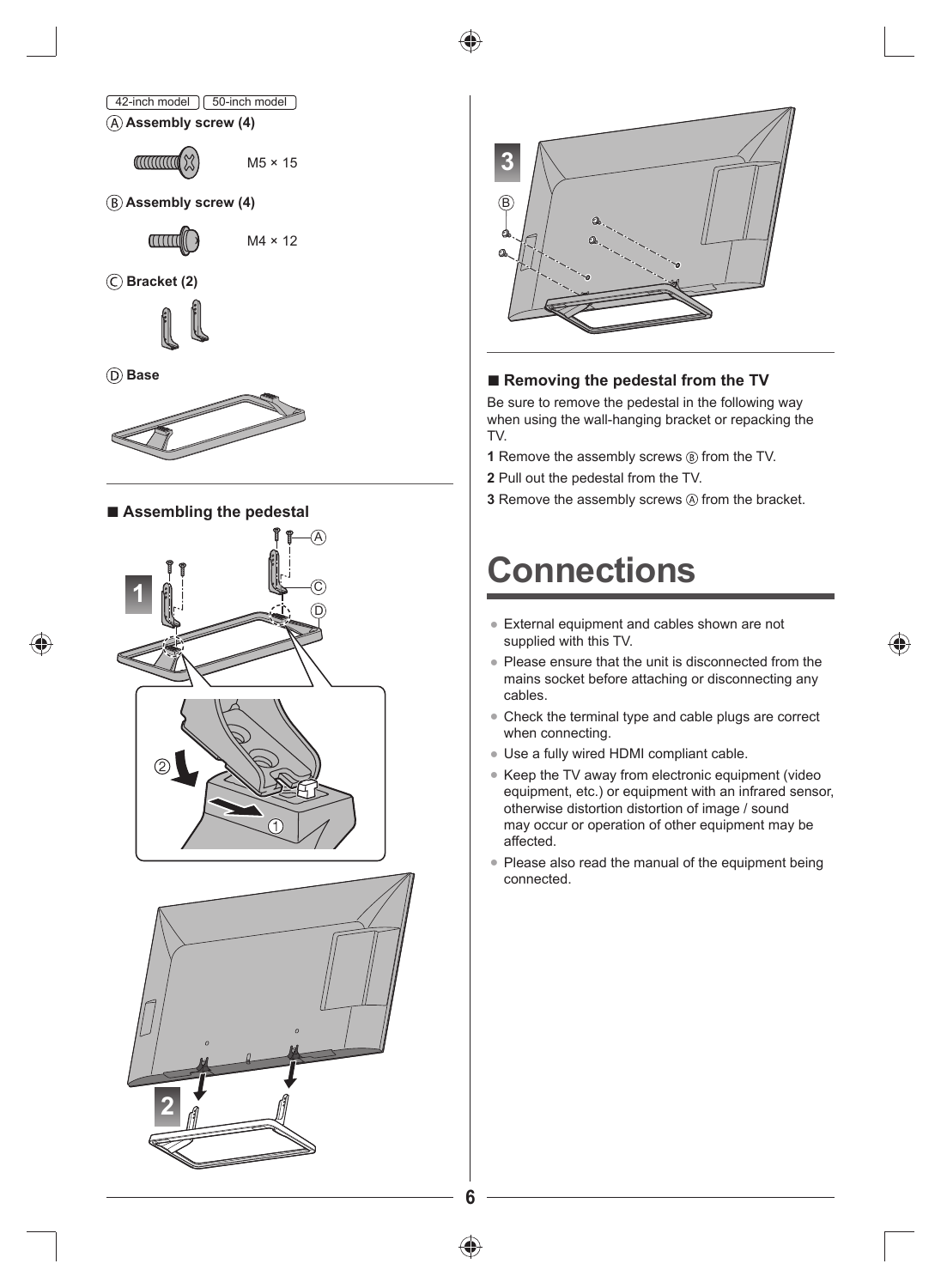



**Insert the mains plug firmly into place.**

⊕



sure to disconnect the mains plug at the socket outlet first.



**N** RF cable

2 Aerial

- Keep the space between the TV and RF cable to prevent distorted image.
- Do not put the RF cable close to the mains lead to avoid noise.
- Do not place the RF cable under the TV.
- An aerial, correct cable (75  $\Omega$  coaxial) and correct terminating plug are required to obtain optimum quality picture and sound.
- If a communal aerial system is used, you may require the correct connection cable and plug between the wall aerial socket and the TV.
- Your local Television Service Centre or dealer may be able to assist you in obtaining the correct aerial system for your particular area and the accessories required.
- Any matters regarding aerial installation, upgrading of existing systems or accessories required, and the costs incurred, are the responsibility of you, the customer.

#### **AV devices**

#### **■ DVD Recorder / VCR**



**N** RF cable 2 HDMI cable DVD Recorder / VCR **A**erial

**7**

⊕

⊕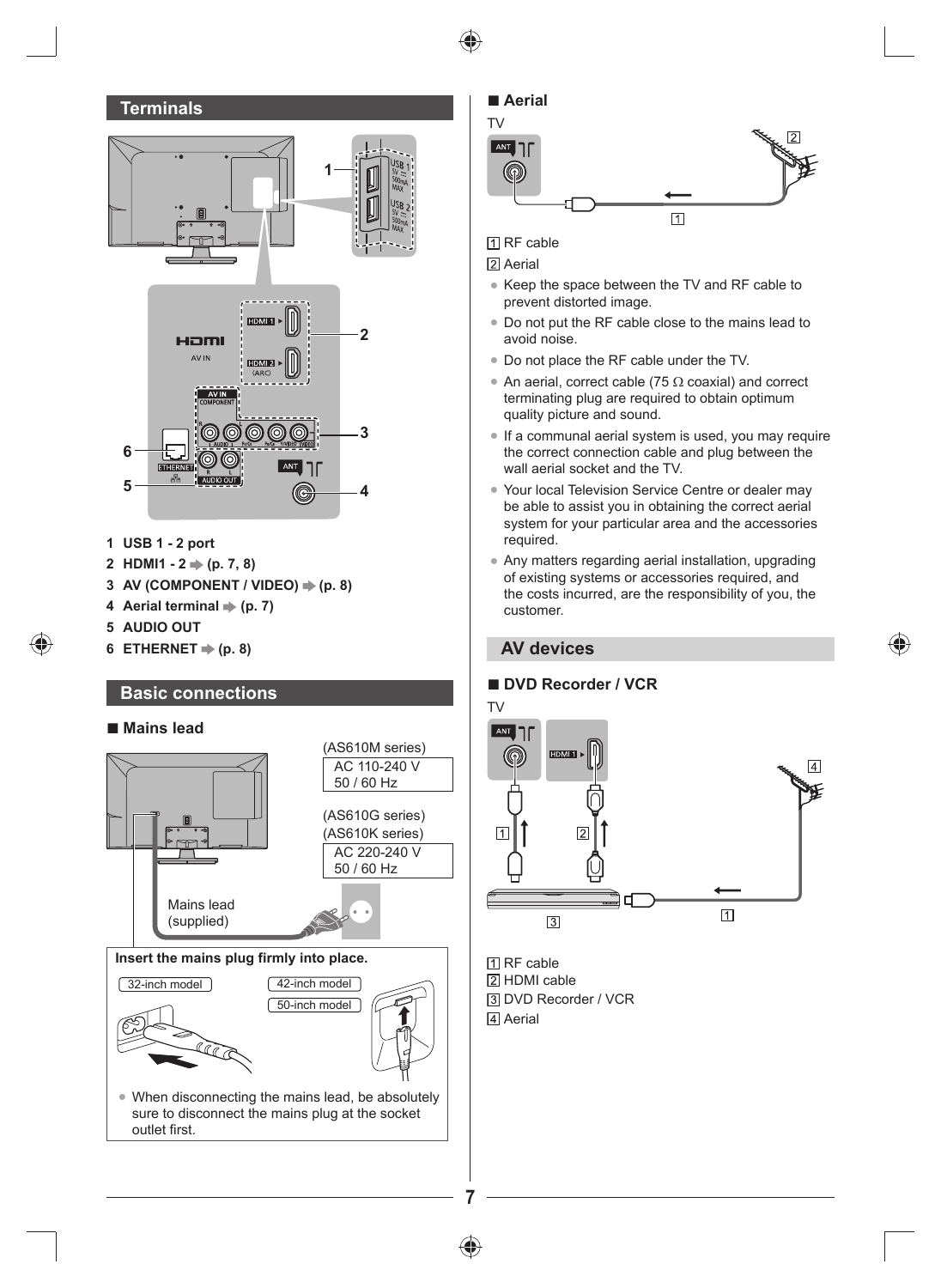

#### **■ Set top box**



**TT** HDMI cable

2 Set top box

#### **Network**

To use internet service, you need a broadband network environment.

- If you do not have any broadband network services, please consult your retailer for assistance.
- Prepare the internet environment for wired connection or wireless connection.
- Setup of the network connection will start when first using the TV.  $\Rightarrow$  (p. 10)

#### **■ Wired connection**

TV

♠



LAN cable (Shielded)

● Use the Shielded Twist Pair (STP) LAN cable.

#### **■ Wireless connection**



**TI Built-in wireless LAN** 2 Access point

#### **Other connections**

#### **■ DVD Player**

#### (COMPONENT equipment)



#### ■ Camcorder / Game equipment





1 Game equipment

- 2 Camcorder
- **Amplifier** (to listen with speakers)
- Use HDMI2 for connecting an amplifier. This connection is applicable when using an amplifier that has ARC (Audio Return Channel) function.

As for an amplifier without ARC function, use AUDIO OUT.

- To enjoy multi-channel sound from external equipment (e.g. Dolby Digital 5.1ch), connect the equipment to the amplifier. For the connections, read the manuals of the equipment and amplifier.
- To select the sound output
	- **[TV Speaker] in the Sound Menu**



**TI HDMI** cable

Amplifier with speaker system

External equipment (DVD Player, etc.)

#### **■ Communication Camera**

- Use USB 1 for connecting the Communication Camera.
- For more information, refer to [eHELP] (Support > Optional accessories > Communication Camera).

#### **■ VIERA Link**

**8**

- Use HDMI1 2 for VIERA Link connection.
- For more information, refer to [eHELP] (Functions > VIERA Link "HDAVI Control™").

⊕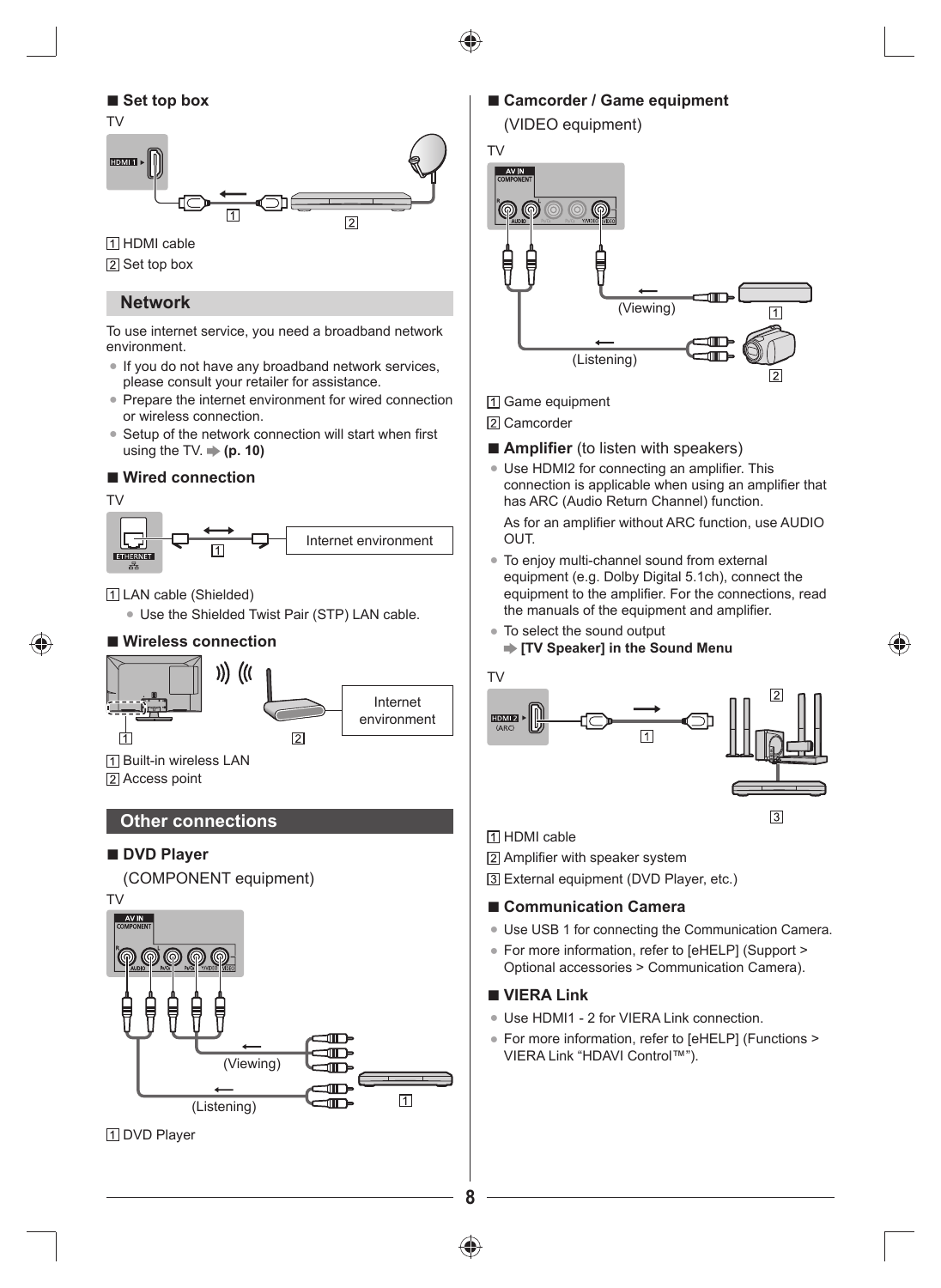# **Identifying Controls**

#### **Remote Control**



#### **1 Standby On / Off switch**

#### **2 Off Timer**

● Sets the time for the TV to automatically turn off.

#### **3 [Main Menu]**

● Press to access Picture, Sound, Network, Timer, Setup and Help Menus.

#### **4 Picture Selection**

- Changes [Viewing Mode].
- **5 Information**
	- Displays channel and programme information.
- **6 APPS**
	- Displays [APPS List] (applications list).

#### **7 OK**

- Confirms selections and choices.
- Press after selecting channel positions to quickly change channel.
- Displays channel list.
- **8 [Option Menu]**
	- Easy optional setting for viewing, sound, etc.

#### **9 Coloured buttons**

#### **(red-green-yellow-blue)**

- Used for the selection, navigation and operation of various functions.
- **10 Volume Up / Down**
- **11 Numeric buttons**
	- Changes channel and teletext pages.
	- Sets characters
	- When in Standby mode, switches TV on.

#### **12 [eHELP]**

● Displays [eHELP] (Built-in Operating Instructions).

#### **13 Input mode selection**

- TV switches to TV mode.
- AV switches to AV input mode from Input Selection list.

#### **14 Aspect**

● Changes aspect ratio.

#### **15 Still**

- Freezes / unfreezes picture.
- **16 Exit**
	- Returns to [Home Screen].

#### **17 HOME**

● Displays [Home Screen].

#### **18 MEDIA PLAYER**

● Switches to USB device viewing / listening mode.

#### **19 Cursor buttons**

- Makes selections and adjustments.
- **20 Return**
	- Returns to the previous menu / page.

#### **21 Channel Up / Down**

**22 Sound Mute On / Off**

#### **23 Last view**

- Switches to previously viewed channel or input mode.
- **24 Operations for contents, connected equipment, etc.**

#### **■ Installing / Removing batteries**







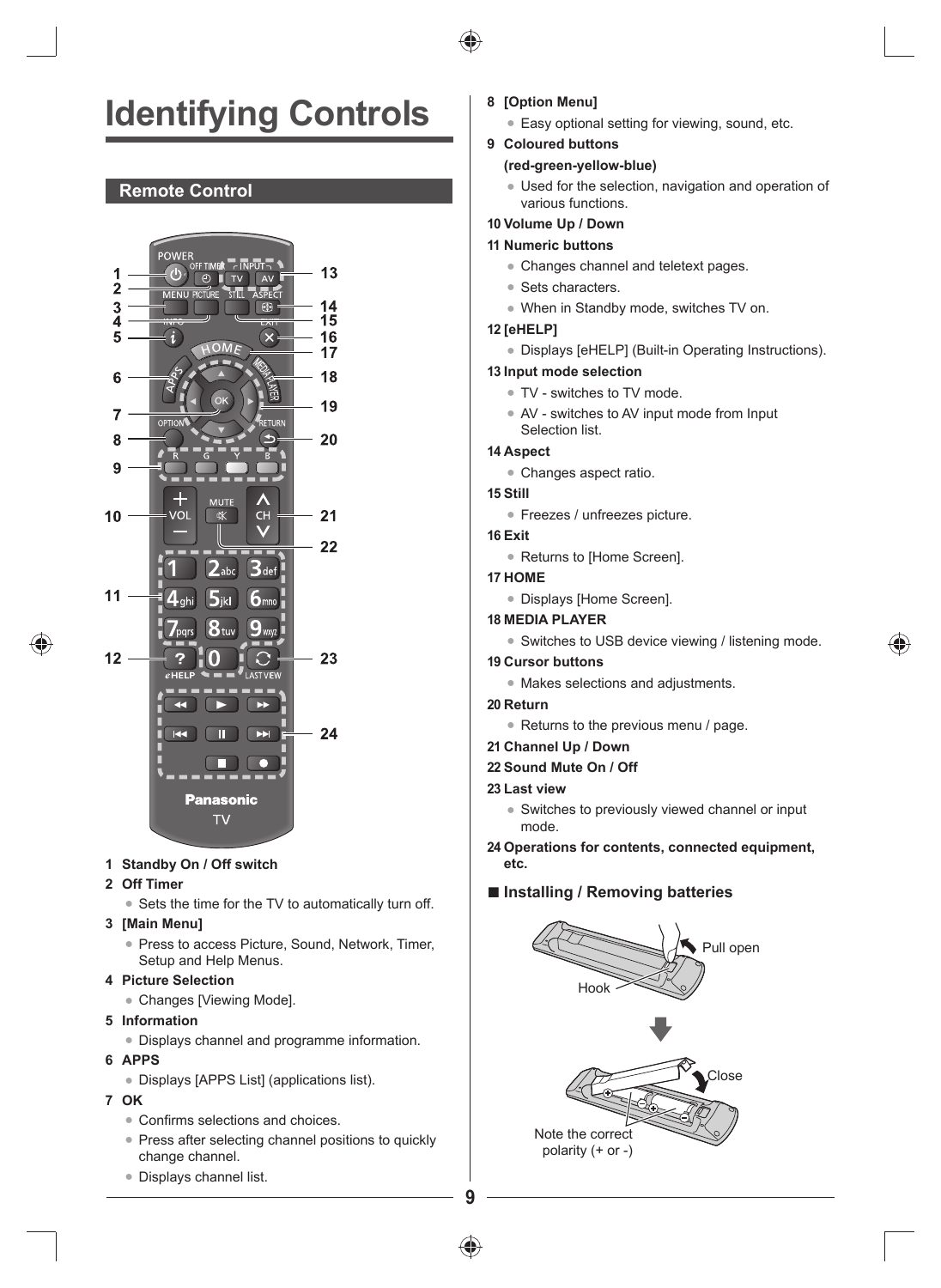#### **Indicator / Control panel**

● When pressing 1, 2, 3 buttons, the control panel guide appears on the right side of the screen for 3 seconds to highlight the pressed button.



Rear side of the TV

#### **1 Input mode selection**

● Press repeatedly until you reach the desired mode.

#### **[Main Menu]**

● Press and hold for about 3 seconds to display main menu.

**OK** (when in the menu system)

#### **2** Channel Up / Down

Cursor Up / Down (when in the menu system)

**3** Volume Up / Down

Cursor Left / Right (when in the menu system)

#### **4 Mains power On / Off switch**

● Use to switch the mains power.

- **5 Remote control signal receiver**
	- Do not place any objects between the TV remote control signal receiver and remote control.

#### **6 Ambient sensor**

• Senses brightness to adjust picture quality when [Ambient Sensor] in the Picture Menu is set to [On].

#### **7 Power LED**

**Red:** Standby

#### **Green:** On

The LED blinks when the TV receives a command from the remote control.

# **First time Auto Tuning**

Automatically sets up the TV and searches for available TV channels when the TV is turned on for the first time.

- These steps are not necessary if the setup has been completed by your local dealer.
- Please complete connections (p. 7 8) and settings (if necessary) of the connected equipment before starting Auto Tuning. For details of settings for the connected equipment, read the manual of the equipment.

#### **1 Plug the TV into mains socket and turn power on**



● Takes a few seconds to be displayed.



#### **2 Select the following items**

Set up each item by following the on-screen instructions.

#### Example:

|      | Please select your viewing environment. |
|------|-----------------------------------------|
|      |                                         |
| Home | <b>Shop</b>                             |

#### ■ **How to use remote control**



Move the cursor



Access the item / store the setting



Return to the previous item (if available)

#### **Select the following items**

Set up each item by following the on-screen instructions.

#### **Select your language Select [Home]**

Select [Home] viewing environment to use in your home environment.

- [Shop] is for shop display.
- To change viewing environment later on, you will need to initialise all settings by accessing Shipping Condition.

**Set up the network connection Select your country**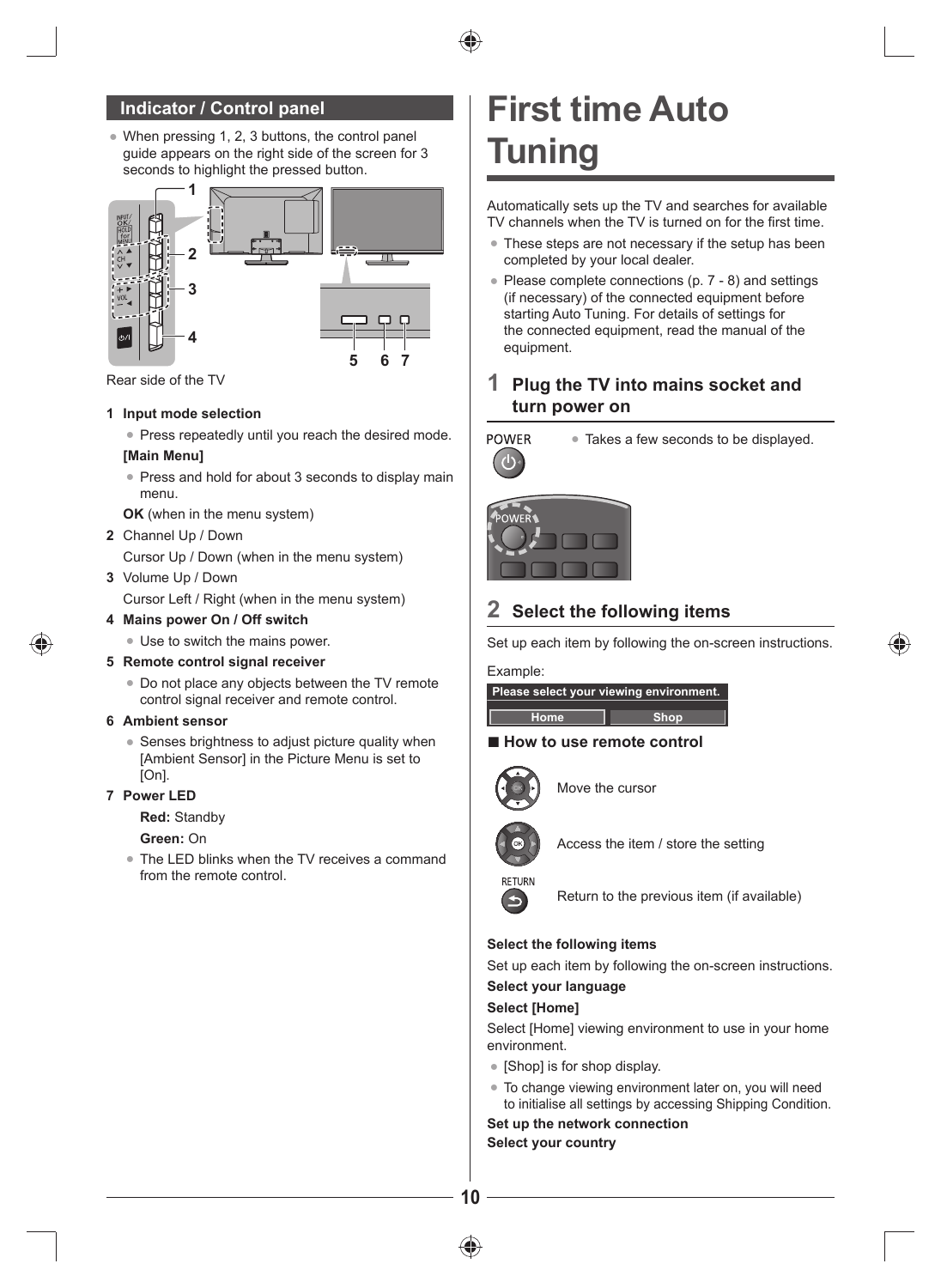

#### **Select your area**

When selecting [CATV/Other], press the OK button, and then select the Channel Plan from Indian CATV, South Africa, American System, American CATV or Japan CATV.

#### **3 Select the type of [Home Screen]**

The demonstration to explain how to use [my Home Screen] is displayed. Confirm the demonstration by following the on-screen instructions, and then select the desired [Home Screen].

#### Example: [Home Screen Selection]







#### **Auto Tuning is now complete and your TV is ready for viewing.**

If tuning has failed, check the connection of the network, RF cable, and then follow the on-screen instructions.

#### **Note**

- The TV will automatically go into Standby mode when no operation is performed for 4 hours if [Auto Standby] in the Timer Menu is set to [On].
- The TV will automatically go into Standby mode when no signal is received and no operation is performed for 10 minutes if [No signal Power off] in the Timer Menu is set to [On].
- To retune all channels **[Auto Tuning] in [Tuning Menu] (Setup Menu)**
- To add the available TV signal mode later **[Add TV Signal] in [Tuning Menu] (Setup Menu)**
- To initialise all settings
	- **[Shipping Condition] in [System Menu] (Setup Menu)**

## **Operations**

#### **Turn power on**



**POWER** 



(Remote Control)

● Mains power On / Off switch should be on. (p. 10) The last viewed [Home Screen] is displayed.

#### Example: [TV Home Screen]





Example: Selected content screen



● To return to [Home Screen] at any time



● You can set up or make [Home Screen] to display desired information, to access specific features easily, to select the default [Home Screen], etc. For details, follow the on-screen instructions or refer to [eHELP] (my Home Screen > my Home Screen).

#### **Watching TV**

#### **1 Select the TV viewer from [Home Screen]**



#### **2 Select TV mode**

TV



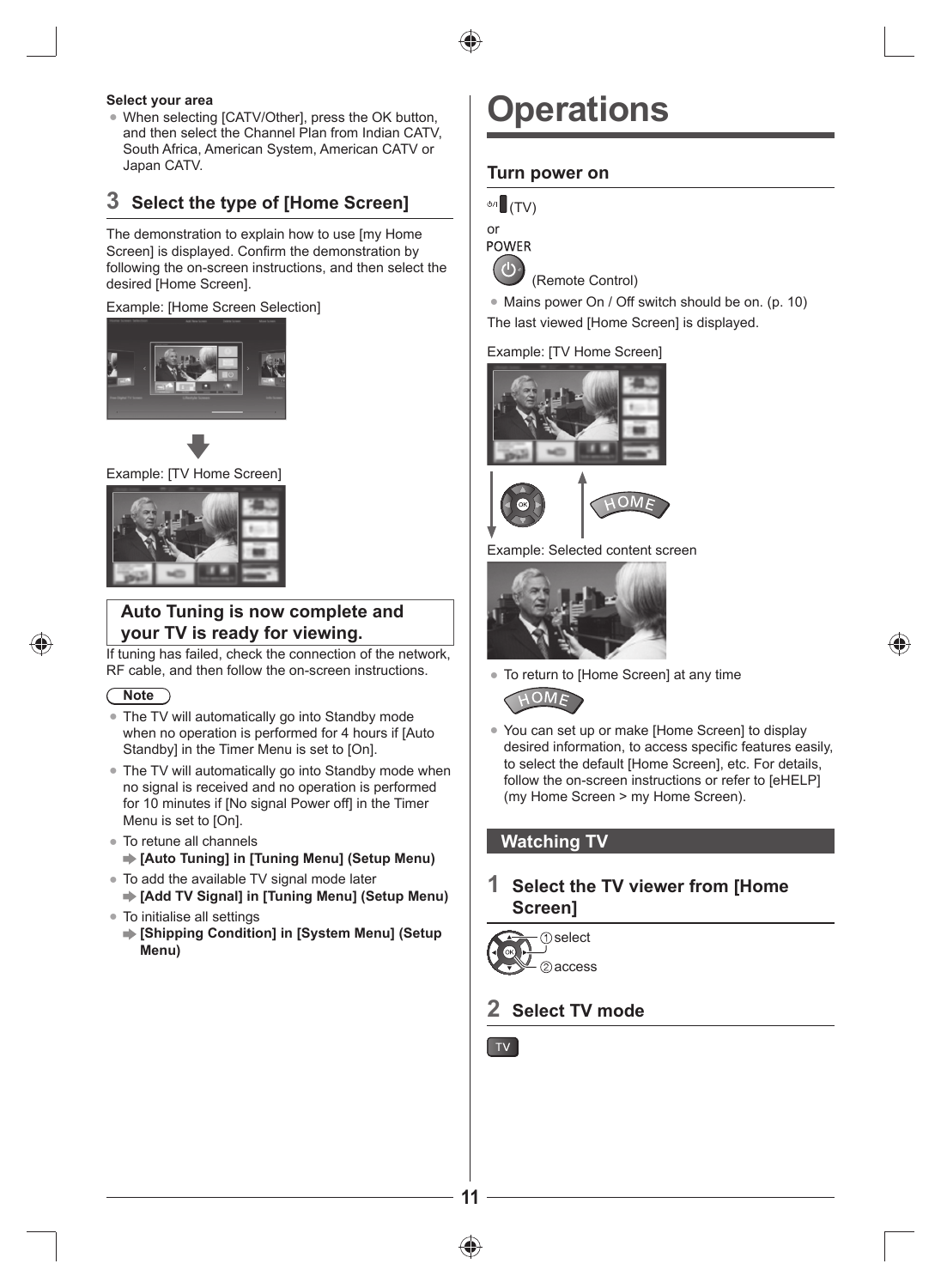#### **3 Select a channel**





● To select two-digit channel position number, e.g. 39 **3** def 9 ways

#### **To access each feature**

#### **Access [APPS List] and select a feature**



◈

Example: [APPS List]

|      |    | r.           | $2 - 3$        | 121        |  |
|------|----|--------------|----------------|------------|--|
| COL. | œ. | <b>I</b> LET | E <sub>1</sub> | <b>COL</b> |  |
|      |    | <b>WTW3</b>  |                |            |  |

- APPS is the applications (features) of the TV.
- For operations of each feature and the setup of [APPS List], follow the on-screen instructions or refer to [eHELP] (my Home Screen > APPS List).

# **How to Use eHELP**

[eHELP] is the detailed operating instructions built into the TV, and helps you to get more understanding of the operations for each feature.

#### **1 Display [eHELP]**



⊕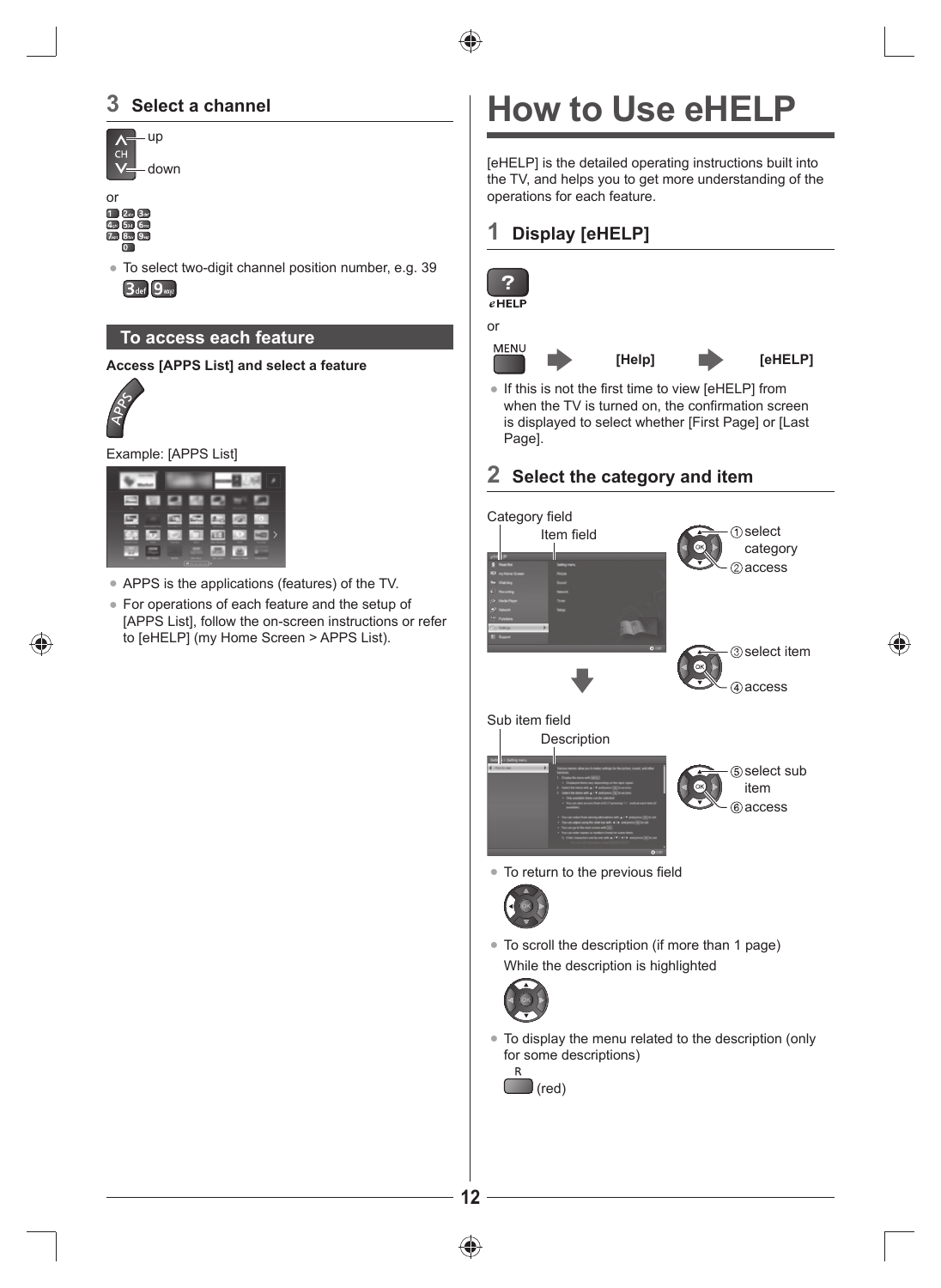

# **FAQs**

Before requesting service or assistance, please follow these simple guides to solve the problem.

● For more information, refer to [eHELP] (Support > FAQs).

#### **The TV does not switch on**

● Check the mains lead is plugged into the TV and the socket outlet.

#### **The TV goes into Standby mode**

● Auto power standby function is activated.

#### **The remote control does not work or is intermittent**

- Are the batteries installed correctly?  $\Rightarrow$  (p. 9)
- Has the TV been switched on?
- The batteries may be running low. Replace them with new ones.
- Point the remote control directly at the TV's remote control signal receiver (within about 7 m and a 30 degree angle of the signal receiver).
- Situate the TV away from sunshine or other sources of bright light not to shine on the TV's remote control signal receiver.

#### **No image can be displayed**

- Check the TV is turned on.
- Check the mains lead is plugged into the TV and the socket outlet.
- Check the correct input mode is selected.
- Check the setting of [AV] ([COMPONENT] / [VIDEO]) in [Input Selection] to match the output of the external equipment.
- Is [Contrast], [Brightness] or [Colour] in the Picture Menu set to the minimum?
- Check all required cables and connections are firmly in place.

#### **Unusual image is displayed**

- Turn the TV off with Mains power On / Off switch, then turn it on again.
- If the problem persists, initialise all settings. **[Shipping Condition] in [System Menu] (Setup Menu)**

#### **Parts of the TV become hot**

● Even if the temperature of parts of the front, top and rear panels has risen, these temperature rises do not cause any problems in terms of performance or quality.

#### **The LCD panel moves slightly and clattered sound is heard when it is pushed with a finger**

● There is a little gap around the panel to prevent damage to the panel. This is not a malfunction.

### **Maintenance**

#### **First, remove the mains plug from the socket outlet.**

#### **Display panel, Cabinet, Pedestal**

#### **Regular care:**

Gently wipe the surface of the display panel, cabinet, or pedestal by using a soft cloth to clean the dirt or fingerprints.

#### **For stubborn dirt:**

- (1) First clean the dust on the surface.
- (2) Dampen a soft cloth with clean water or diluted neutral detergent (1 part detergent to 100 parts water).
- (3) Wring the cloth firmly. (Please note liquids do not enter the TV inside. May lead to product failure.)
- (4) Finally, wipe away all the moisture.

#### **Caution**

- Do not use a hard cloth or rub the surface too hard, otherwise this may cause scratches on the surface.
- Take care not to subject the surfaces to insect repellent, solvent, thinner or other volatile substances. This may degrade surface quality or cause peeling of the paint.
- The surface of the display panel is specially treated and may be easily damaged. Take care not to tap or scratch the surface with your fingernail or other hard objects.
- Do not allow the cabinet and pedestal to make contact with a rubber or PVC substance for a long time. This may degrade surface quality.

#### **Mains plug**

Wipe the mains plug with a dry cloth at regular intervals. Moisture and dust may cause fire or electrical shock.



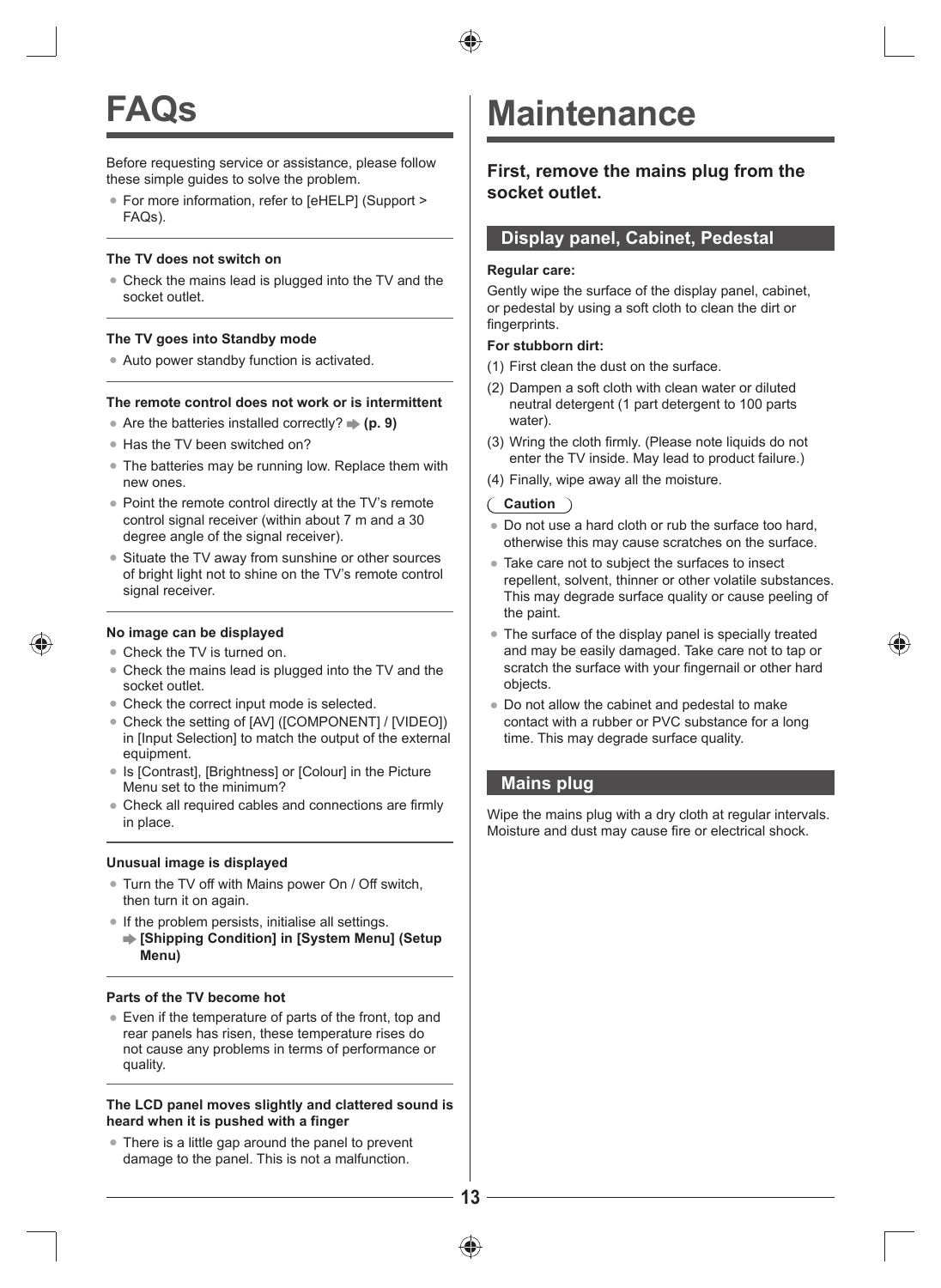

 $\overline{1}$  $\int$ 

# **Specifications**

#### **■ TV**

#### **Model Name**

TH-32AS610G TH-32AS610M TH-42AS610K TH-42AS610G TH-42AS610M TH-50AS610K TH-50AS610G TH-50AS610M

#### **Dimensions (W × H × D)**

#### 32-inch model

734 mm × 502 mm × 184 mm (With Pedestal) 734 mm × 437 mm × 69 mm (TV only)

#### [42-inch model]

963 mm × 610 mm × 247 mm (With Pedestal) 963 mm × 566 mm × 69 mm (TV only)

#### 50-inch model

1 130 mm × 702 mm × 260 mm (With Pedestal) 1 130 mm × 658 mm × 60 mm (TV only)

#### **Mass**

32-inch model 6.0 Net (With Pedestal) 5.5 kg Net (TV only) 42-inch model 10.0 Net (With Pedestal) 8.5 Net (TV only) 50-inch model 15.0 Net (With Pedestal) 14.0 Net (TV only)

#### **Power source**

AS610G series, AS610K series: AC Single 220-240 V, 50 / 60 Hz

AS610M series: AC Auto 110-240 V, 50 / 60 Hz

#### **Rated power consumption**

```
32-inch model
  TH-32AS610G: 60.0 W
  TH-32AS610M: 61.0 W
```
42-inch model TH-42AS610G: 92.0 W TH-42AS610K: 92.0 W TH-42AS610M: 93.0 W

50-inch model 82.0 W

#### **Standby power consumption**

| 32-inch model |
|---------------|
| 0.30 W        |
| 42-inch model |
| 0 20 W        |
| 50-inch model |
| 0 25 W        |

#### **Visible screen size (diagonal)**

32-inch model 80 cm 42-inch model 106 cm 50-inch model 126 cm

#### **Display resolution**

```
32-inch model
   1 366 (W) × 768 (H)
\sqrt{42}-inch model \sqrt{50}-inch model \sqrt{20}1 920 (W) × 1 080(H)
```
#### **Panel**

LED backlight Liquid Crystal Display

#### **Sound**

```
Speaker output
  20 W (10 W + 10 W)
```
#### **Connection terminals**

```
AV IN (COMPONENT / VIDEO)
  VIDEO
     RCA PIN Type × 1
     1.0 V[p-p] (75 \Omega)
  AUDIO L - R
     RCA PIN Type × 2
     0.5 V[rms]
  Y
     1.0 V[p-p] (including synchronisation)
  PB/CB, PR/CR
     ±0.35 V[p-p]
HDMI 1 / 2 input
  TYPE A Connectors
  HDMI1: Content Type
  HDMI2: Content Type, Audio Return Channel
● This TV supports "HDAVI Control 5" function.
  . . . . . . . . .
ETHERNET
  10BASE-T / 100BASE-TX
  ______________________
USB 1 / 2
  DC 5 V, Max. 500 mA [Hi-Speed USB (USB 2.0)]
```
#### 

**AUDIO OUT AUDIO L - R** RCA PIN Type × 2 0.5 V[rms]



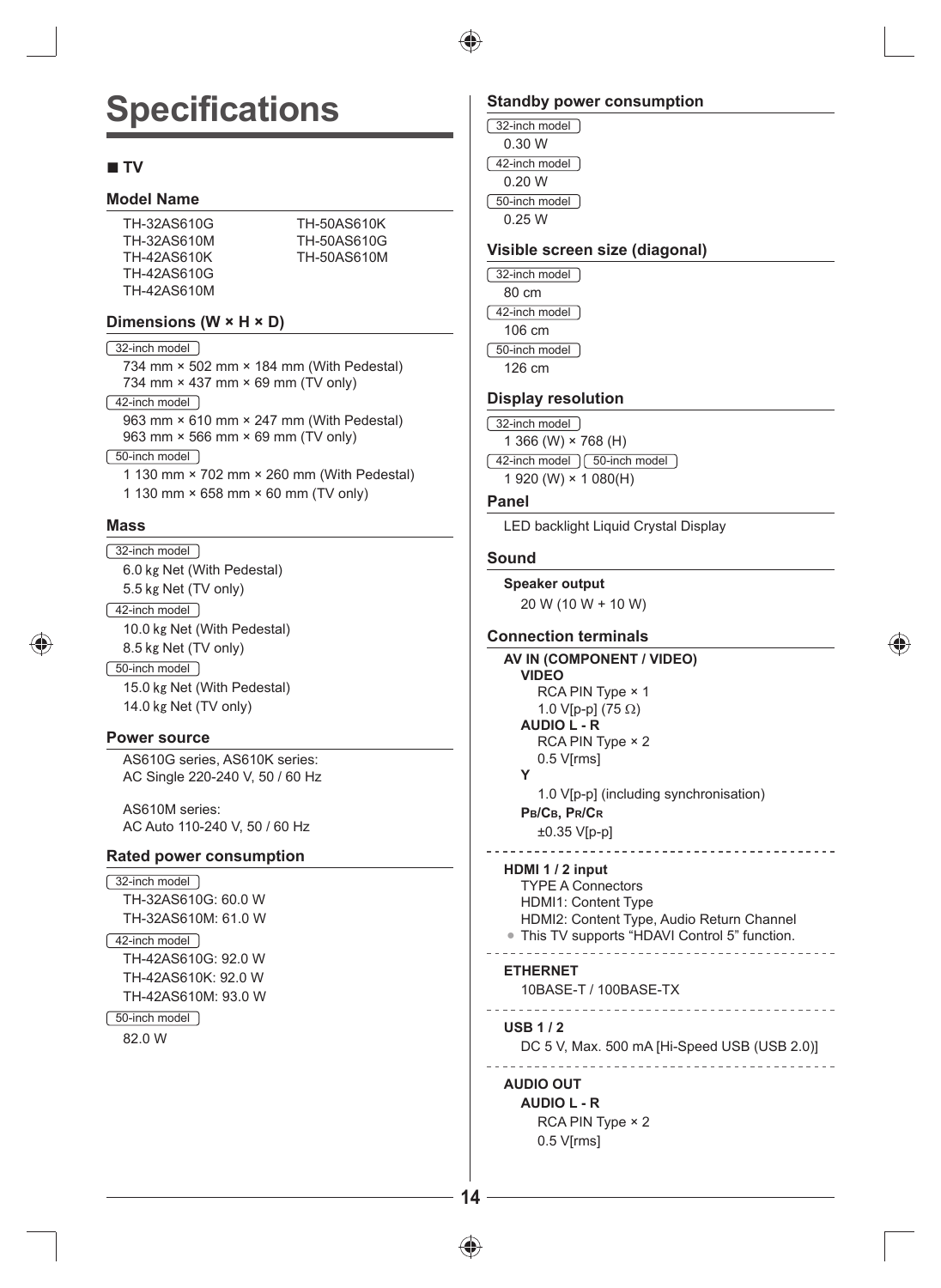

#### **Receiving systems / Band name**

|                 | 17 Systems                    | <b>Function</b>                       |  |
|-----------------|-------------------------------|---------------------------------------|--|
| 1               | PAL B, G, H                   |                                       |  |
| 2               | PAL I                         |                                       |  |
| 3               | PAL D, K                      | Reception of broadcast                |  |
| 4               | <b>SECAM B. G</b>             | transmissions and                     |  |
| 5               | SECAM D, K                    | Playback from Video                   |  |
| 6               | <b>SECAM K1</b>               | Cassette Tape Recorders               |  |
| $\overline{7}$  | NTSC M (NTSC<br>3.58/4.5 MHz) |                                       |  |
| 8               | NTSC 4.43/5.5 MHz             |                                       |  |
| 9               | NTSC 4.43/6.0 MHz             |                                       |  |
| 10 <sup>1</sup> | NTSC 4.43/6.5 MHz             |                                       |  |
| 11              | NTSC 3.58/5.5 MHz             | Playback from Special<br>VCR's or DVD |  |
| 12              | NTSC 3.58/6.0 MHz             |                                       |  |
| 13              | NTSC 3.58/6.5 MHz             |                                       |  |
| 14              | SECAM I                       |                                       |  |
| 15 <sup>1</sup> | PAL 60 Hz/5.5 MHz             | <b>Playback from Special</b>          |  |
| 16 <sup>1</sup> | PAL 60 Hz/6.0 MHz             | Disc Players and Special              |  |
|                 | 17 PAL 60 Hz/6.5 MHz          | VCR's or DVD                          |  |

#### **Receiving channels (Analogue TV)**

#### **VHF BAND**

2-12 (PAL/SECAM B, K1) 0-12 (PAL B AUST.) 1-9 (PAL B N.Z.) 1-12 (PAL/SECAM D) 1-12 (NTSC M Japan) 2-13 (NTSC M USA)

#### **UHF BAND**

◈

21-69 (PAL G, H, I/SECAM G, K, K1) 28-69 (PAL B AUST.) 13-57 (PAL D, K) 13-62 (NTSC M Japan) 14-69 (NTSC M USA)

#### **CATV**

S1-S20 (OSCAR) 1-125 (USA CATV) C13-C49 (JAPAN) S21-S41 (HYPER) Z1-Z37 (CHINA) 5A, 9A (AUST.)

#### **Aerial input**

VHF / UHF

#### **Operating conditions**

#### **Temperature**

0 °C - 40 °C

#### **Built-in wireless LAN**

```
Standard compliance and Frequency range*
  IEEE802.11a/n
  5.15 GHz -5.35 GHz, 5.47 GHz -5.85 GHz
  IEEE802.11b/g/n
  2.40 GHz -2.4835 GHz
Security
  WPA2-PSK (TKIP/AES)
  WPA-PSK (TKIP/AES)
  WEP (64 bit/128 bit)
```
\* The frequency and channel differ depending on the country.

#### **Note**

- Design and Specifications are subject to change without notice. Mass and Dimensions shown are approximate.
- For the information of the open source software, refer to [eHELP] (Support > Licence).

#### **■ When using the wall-hanging bracket**

- Please contact your local Panasonic dealer to purchase the recommended wall-hanging bracket.
- Holes for wall-hanging bracket installation.

#### Rear of the TV